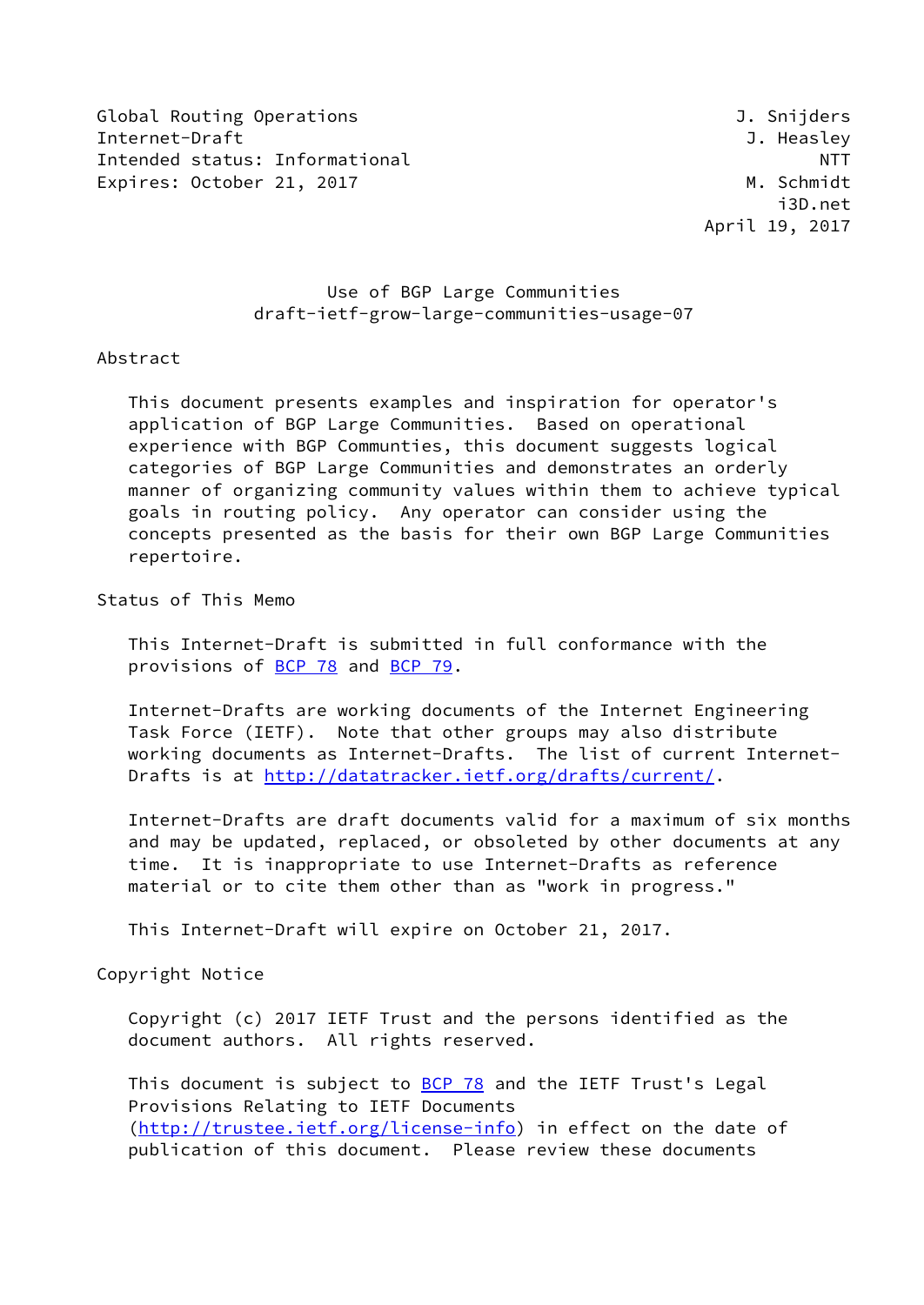Snijders, et al. 
Expires October 21, 2017
[Page 1]

<span id="page-1-1"></span>Internet-Draft Use of BGP Large Communities April 2017

 carefully, as they describe your rights and restrictions with respect to this document. Code Components extracted from this document must include Simplified BSD License text as described in Section 4.e of the Trust Legal Provisions and are provided without warranty as described in the Simplified BSD License.

Table of Contents

| $\mathbf 1$ .                                           |  |  | $\overline{2}$                                           |
|---------------------------------------------------------|--|--|----------------------------------------------------------|
| 2.                                                      |  |  | $\overline{3}$                                           |
| $2.1$ . Informational Communities                       |  |  | $\overline{4}$                                           |
|                                                         |  |  |                                                          |
| $\underline{3}$ . Examples of Informational Communities |  |  | $\frac{4}{5}$ or $\frac{1}{5}$                           |
|                                                         |  |  |                                                          |
| $3.1.1$ . An ISO 3166-1 Numeric Function                |  |  |                                                          |
| 3.1.2. An UN M.49 Region Function                       |  |  |                                                          |
|                                                         |  |  |                                                          |
| $3.3.$ Combining Informational Communities              |  |  |                                                          |
| $\underline{4}$ . Examples of Action Communities        |  |  |                                                          |
|                                                         |  |  |                                                          |
| 4.1.1. ASN Based Selective NO_EXPORT                    |  |  |                                                          |
| 4.1.2. Location Based Selective NO_EXPORT               |  |  | 0<br>0<br>2<br>2<br>2<br>2<br>2<br>2<br>2<br>2<br>2<br>2 |
| 4.2. Selective AS_PATH Prepending                       |  |  |                                                          |
| 4.2.1. ASN Based Selective AS_PATH Prepending           |  |  |                                                          |
| 4.2.2. Location Based Selective AS_PATH Prepending      |  |  |                                                          |
| $4.3$ . Manipulation of the LOCAL_PREF Attribute        |  |  |                                                          |
| 4.3.1. Global Manipulation of LOCAL_PREF                |  |  | 10                                                       |
| 4.3.2. Region Based Manipulation of LOCAL_PREF 10       |  |  |                                                          |
| 4.3.3. Note of Caution for LOCAL_PREF Functions 11      |  |  |                                                          |
| 4.4. Route Server Prefix Distribution Control 11        |  |  |                                                          |
| 5.                                                      |  |  |                                                          |
| 6.                                                      |  |  |                                                          |
| 7.                                                      |  |  |                                                          |
| 8.                                                      |  |  |                                                          |
| Normative References $\frac{13}{2}$<br>8.1.             |  |  |                                                          |
| 8.2. Informative References 13                          |  |  |                                                          |
| URIs<br>8.3.                                            |  |  |                                                          |
|                                                         |  |  | 14                                                       |
|                                                         |  |  |                                                          |

#### <span id="page-1-0"></span>[1](#page-1-0). Introduction

BGP Large Communities [[RFC8092](https://datatracker.ietf.org/doc/pdf/rfc8092)] provide a mechanism to signal opaque information between Autonomous Systems (ASs). In very much the same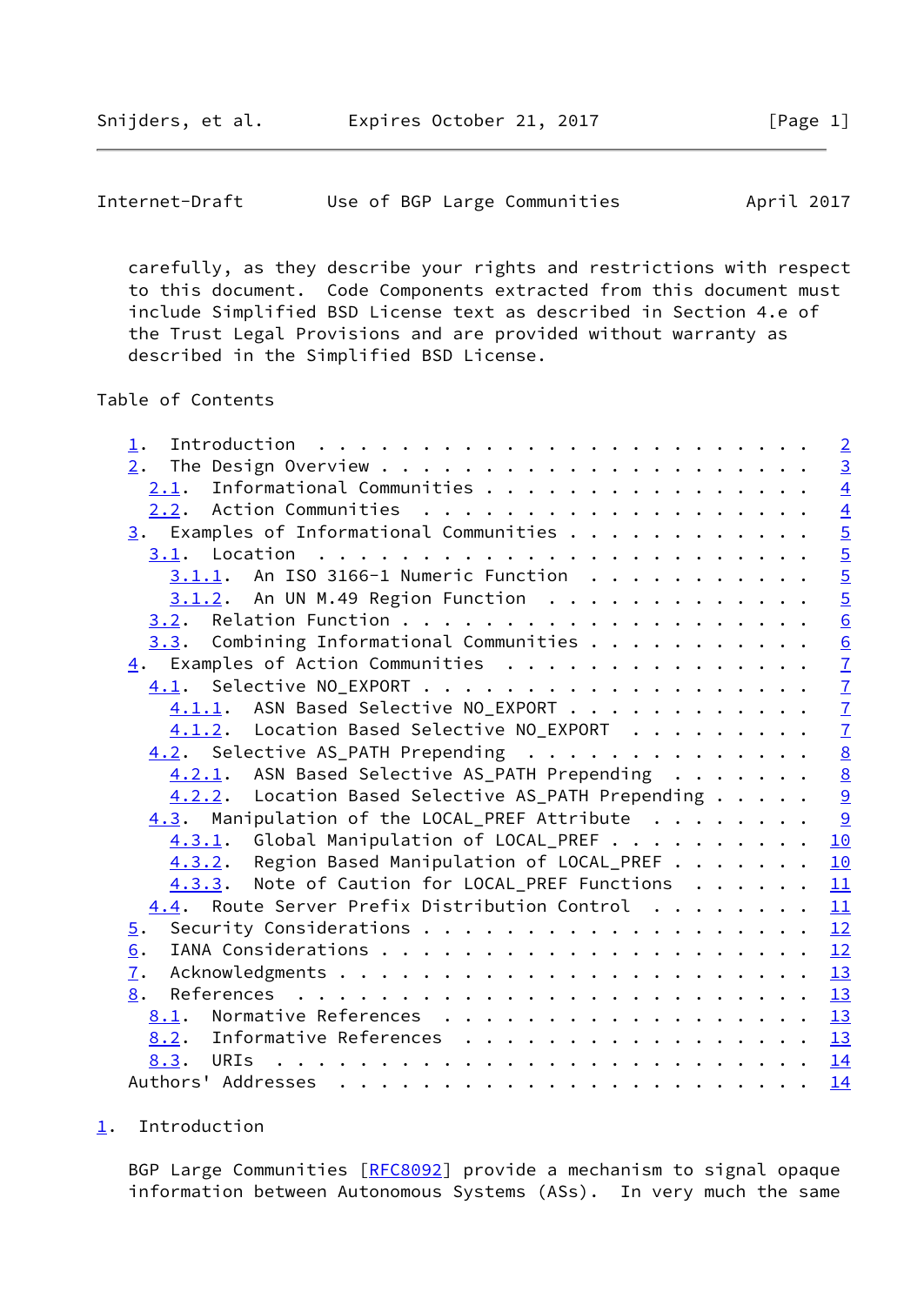way that [\[RFC1998](https://datatracker.ietf.org/doc/pdf/rfc1998)] provides a concrete real-world application for [\[RFC1997](https://datatracker.ietf.org/doc/pdf/rfc1997)] communities, this document presents examples of how operators might utilize BGP Large Communities to achieve various goals. This document draws on the experience of operator communities such as NANOG  $[\underline{1}]$  and NLNOG  $[\underline{2}]$ .

| Expires October 21, 2017<br>[Page 2]<br>Snijders, et al. |  |  |
|----------------------------------------------------------|--|--|
|----------------------------------------------------------|--|--|

<span id="page-2-1"></span>Internet-Draft Use of BGP Large Communities April 2017

<span id="page-2-0"></span>[2](#page-2-0). The Design Overview

 BGP Large Communities are composed of three 4-octet fields. The first is the Global Administrator (GA) field, whose value is the Autonomous System Number (ASN) of the AS that has defined the meaning of the remaining two 4-octet fields, known as "Local Data Part 1" and "Local Data Part 2". This document describes an approach where the "Local Data Part 1" field contains a function identifier and the "Local Data Part 2" contains a parameter value. Using the canonical notation this format can be summarized as "ASN:Function:Parameter".

| RFC 8092             | this document |
|----------------------|---------------|
| Global Administrator | ASN           |
| Local Data Part 1    | Function      |
| Local Data Part 2    | Parameter     |

 A mapping table on the use of fields in BGP Large Communities between [\[RFC8092](https://datatracker.ietf.org/doc/pdf/rfc8092)] and this document.

Table 1: Field Mapping

In contemporary deployments of both BGP Communities [\[RFC1997](https://datatracker.ietf.org/doc/pdf/rfc1997)] and BGP Large Communities, the function of a community can be divided into two categories:

- o Informational Communities
- o Action Communities

 Throughout the document a topology of four ASs is used to illustrate the use of communities in the following configuration:

AS 65551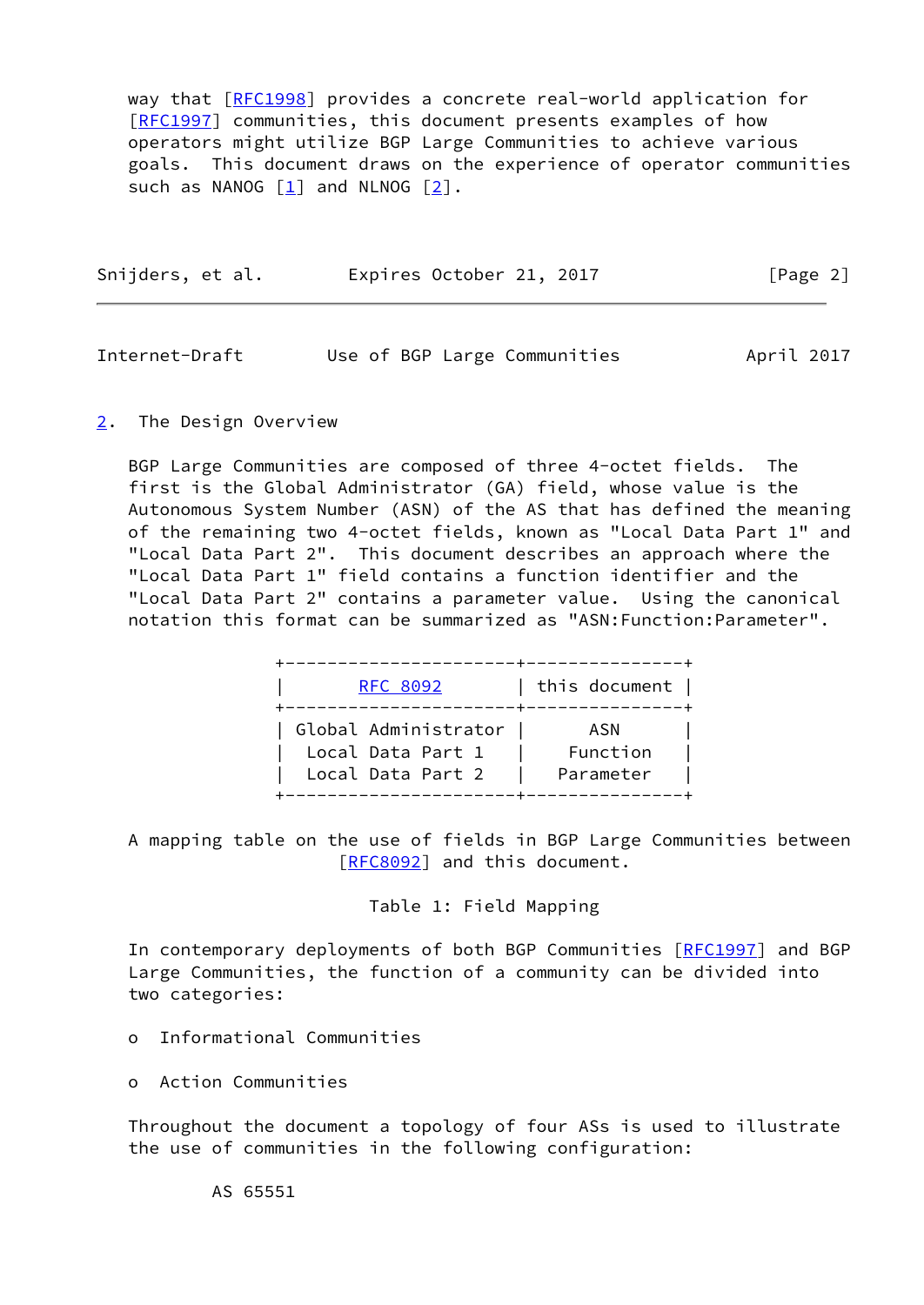

Snijders, et al. 
Expires October 21, 2017
[Page 3]

<span id="page-3-1"></span>Internet-Draft Use of BGP Large Communities April 2017

 AS 64497 obtains transit services from (is a customer of) AS 65551, a 4-octet ASN. AS 64497 provides transit services to both AS 64498 and AS 64499. AS 64498 and AS 64499 maintain a peering relationship in which they only exchange their customer routes.

 The opaque nature of BGP Large Communities allows for rapid deployment of new features or changes to their routing policy that perform an action. Operators are encouraged to publicly publish and maintain documentation on the purpose of each BGP Large Community, both informational and action, that they support or are visible in BGP RIBs.

<span id="page-3-0"></span>[2.1](#page-3-0). Informational Communities

 Informational Communities are labels for attributes such as the origin of the route announcement, the nature of the relation with an EBGP neighbor or the intended propagation audience. Informational Communities can also assist in providing valuable information for day-to-day network operations such as debugging or capacity planning.

 The Global Administrator field is set to the ASN which labels the routes with the Informational Communities. For example, AS 64497 might add a community with the GA 64497 to a route accepted from an IBGP or EBGP neighbor as a means of signaling that it was imported in a certain geographical region.

 In general, the intended audiences of Informational Communities are downstream networks and the Global Administrator itself, but any AS could benefit from receiving these communities.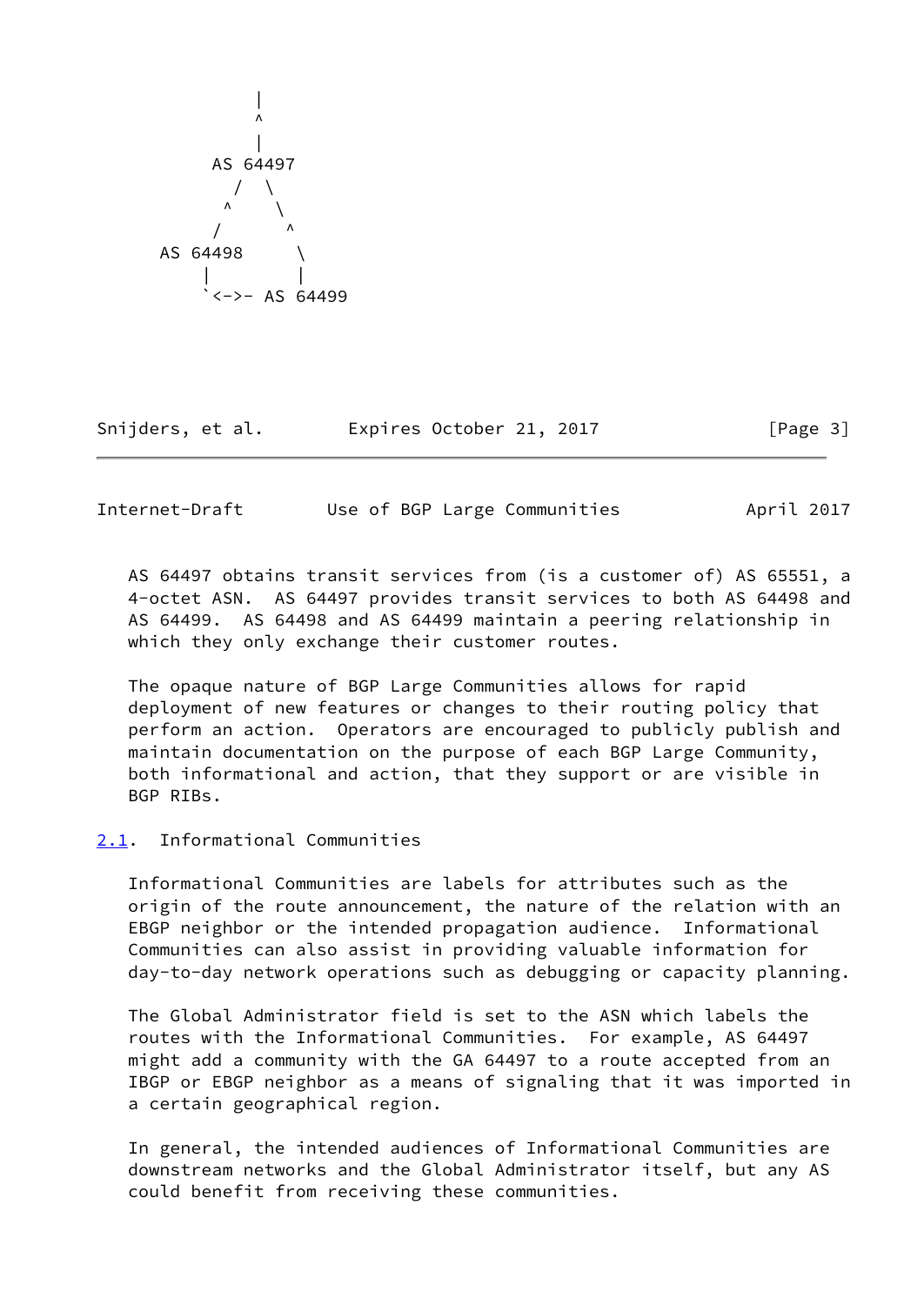#### <span id="page-4-0"></span>[2.2](#page-4-0). Action Communities

 Action Communities are added as a label to request that a route be treated in a particular way within an AS. The operator of the AS defines a routing policy that adjusts path attributes based on the community. For example, the route's propagation characteristics, the LOCAL\_PREF (local preference), the next-hop, or the number of AS\_PATH prepends to be added when it is received or propagated can be changed.

 The Global Administrator field is set to the ASN which has defined the functionality of that BGP Large Community and is the ASN that is expected to perform the action. For example, AS 64499 might label a route with a BGP Large Community containing GA 64497 to request that AS 64497 perform a pre-defined action on that route.

 In general, the intended audience of Action Communities are transit providers taking action on behalf of a customer or the Global

| Snijders, et al. | Expires October 21, 2017 |  | [Page 4] |
|------------------|--------------------------|--|----------|
|------------------|--------------------------|--|----------|

<span id="page-4-2"></span>Internet-Draft Use of BGP Large Communities April 2017

 Administrator itself, but any AS could take action if they choose and any AS could add an Action Community with the GA of a non-adjacent ASN. However, note that an Action Community could also be informational. Its presence is an indicator that the GA may have performed the action and that an AS in the AS\_PATH requested it.

 Operators are recommended to publish the relative order in which Action Communities (both BGP Communities and BGP Large Communities) are processed in their routing policy.

<span id="page-4-1"></span>[3](#page-4-1). Examples of Informational Communities

<span id="page-4-3"></span>[3.1](#page-4-3). Location

 An AS, AS 64497 in these examples, may inform other networks about the geographical region where AS 64497 imported a route by labeling it with BGP Large Communities following one of the following schemes or a combination of them.

<span id="page-4-4"></span>[3.1.1](#page-4-4). An ISO 3166-1 Numeric Function

AS 64497 could assign a value of 1 to the Function field to designate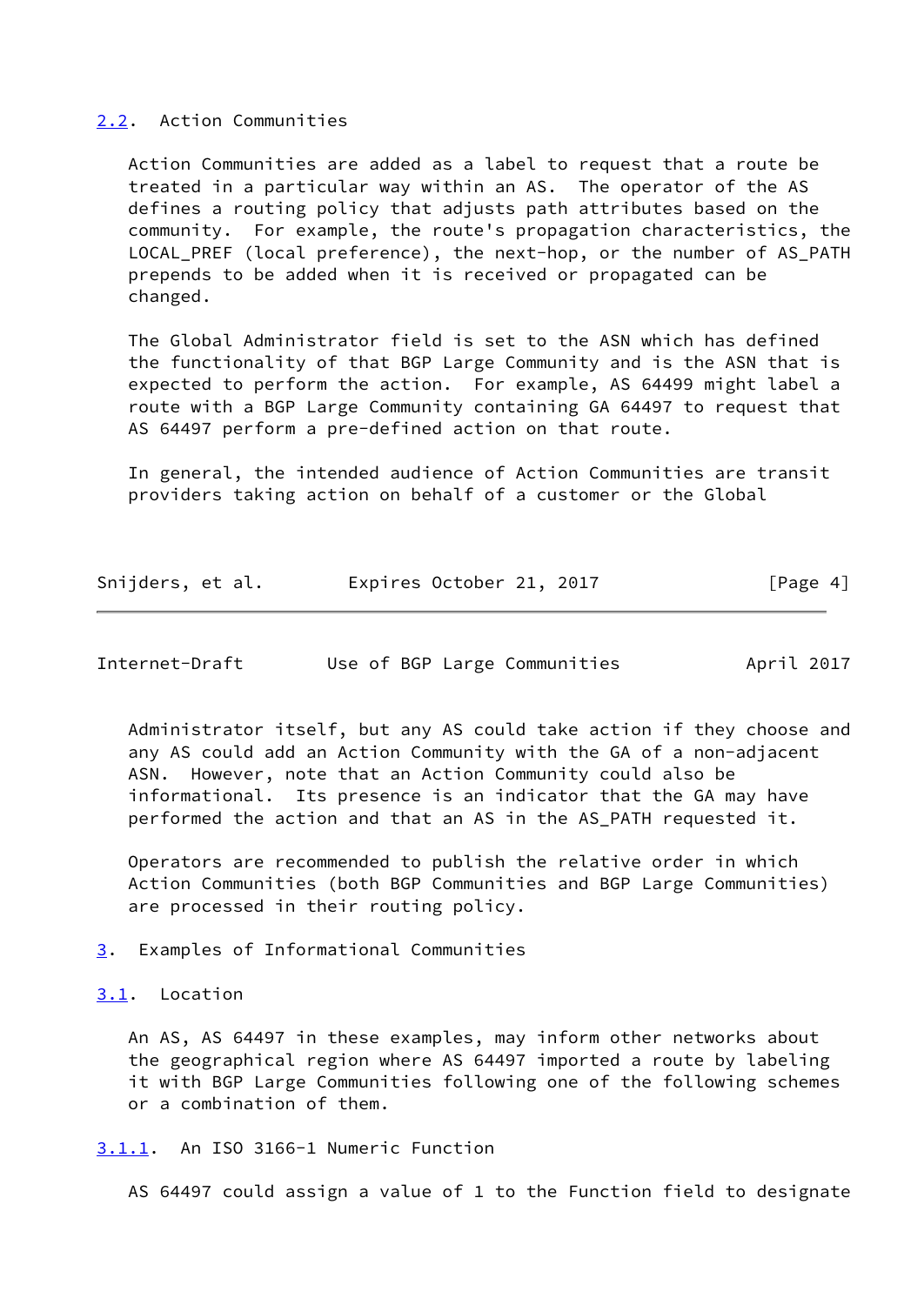the content of the Parameter field as an ISO-3166-1  $[3]$  $[3]$  numeric country identifier.

| BGP Large Community   Description |                                                            |
|-----------------------------------|------------------------------------------------------------|
| 64497:1:528<br>64497:1:392        | Route learned in the Netherlands<br>Route learned in Japan |
| 64497:1:840                       | Route learned in the United States of<br>America           |

 Example documentation for Informational Communities deployed by AS 64497 to describe the location where a route was imported using ISO 3166-1 numeric identifiers.

Table 2: Information: ISO 3166-1

<span id="page-5-0"></span>[3.1.2](#page-5-0). An UN M.49 Region Function

 AS 64497 could assign a value of 2 to the Function field to designate the content of the Parameter field as the M.49 numeric code published by the United Nations Statistics Division (UNSD) [\[4\]](#page-14-6) for macro geographical (continental) regions, geographical sub-regions, or selected economic and other groupings.

| Snijders, et al. |  | Expires October 21, 2017 |  | [Page 5] |  |
|------------------|--|--------------------------|--|----------|--|
|                  |  |                          |  |          |  |

<span id="page-5-1"></span>Internet-Draft Use of BGP Large Communities April 2017

 +---------------------+-------------------------------+ | BGP Large Community | Description | +---------------------+-------------------------------+ 64497:2:2 | Route learned in Africa | 64497:2:9 | Route learned in Oceania | | 64497:2:145 | Route learned in Western Asia | | 64497:2:150 | Route learned in Europe | +---------------------+-------------------------------+

 Example documentation for Informational Communities deployed by AS 64497 to describe the location where a route was imported using M.49 numeric codes published by the United Nations Statistics Division.

Table 3: Information: UNSD Regions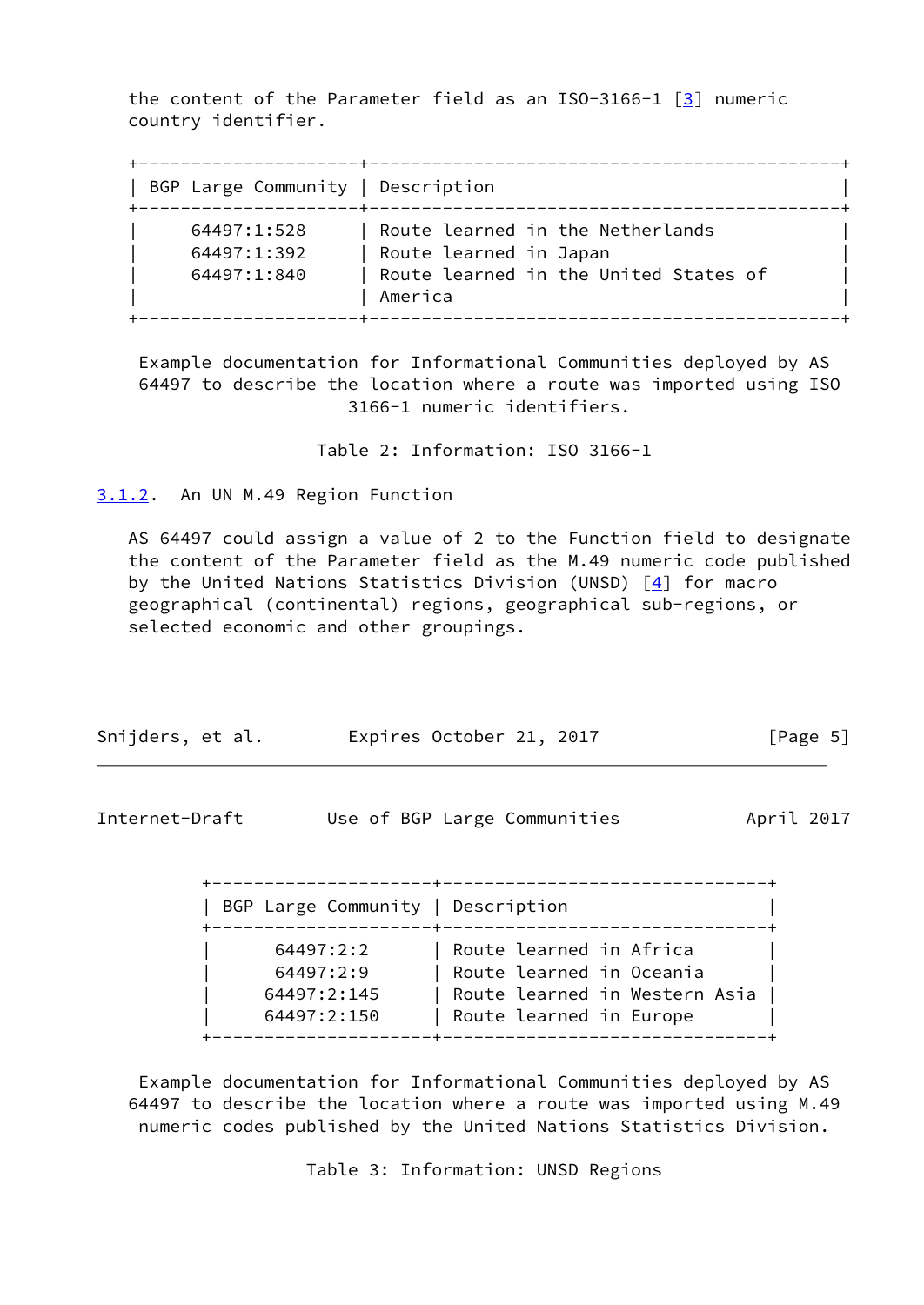# <span id="page-6-0"></span>[3.2](#page-6-0). Relation Function

 An AS, AS 64497 in this example, could assign a value of 3 to the Function field to designate the content of the Parameter field as a number indicating whether the route originated inside its own network or was learned externally, and if learned externally, it might simultaneously characterize the nature of the relation with that specific EBGP neighbor.

| BGP Large Community   Description |                                       |
|-----------------------------------|---------------------------------------|
| 64497:3:1                         | Route originated internally           |
| 64497:3:2                         | Route learned from a customer         |
| 64497:3:3                         | Route learned from a peering partner  |
| 64497:3:4                         | Route learned from a transit provider |

 Example documentation for Informational Communities deployed by AS 64497 to describe the relation to the ASN from which the route was learned.

Table 4: Information: Relation

<span id="page-6-1"></span>[3.3](#page-6-1). Combining Informational Communities

 A route may be labeled with multiple Informational Communities. For example, a route learned in the Netherlands from a customer might be labeled with communities 64497:1:528, 64497:2:150 and 64497:3:2 at the same time.

| Snijders, et al. |  | Expires October 21, 2017 |  |  | [Page 6] |  |  |
|------------------|--|--------------------------|--|--|----------|--|--|
|------------------|--|--------------------------|--|--|----------|--|--|

<span id="page-6-3"></span>Internet-Draft Use of BGP Large Communities April 2017

<span id="page-6-2"></span>[4](#page-6-2). Examples of Action Communities

<span id="page-6-4"></span>[4.1](#page-6-4). Selective NO EXPORT

 As part of an agreement, often a commercial transit agreement, between AS 64497 and AS 64498, AS 64497 might expose BGP traffic engineering functions to AS 64498. One such BGP traffic engineering function could be selective NO\_EXPORT, which is the selective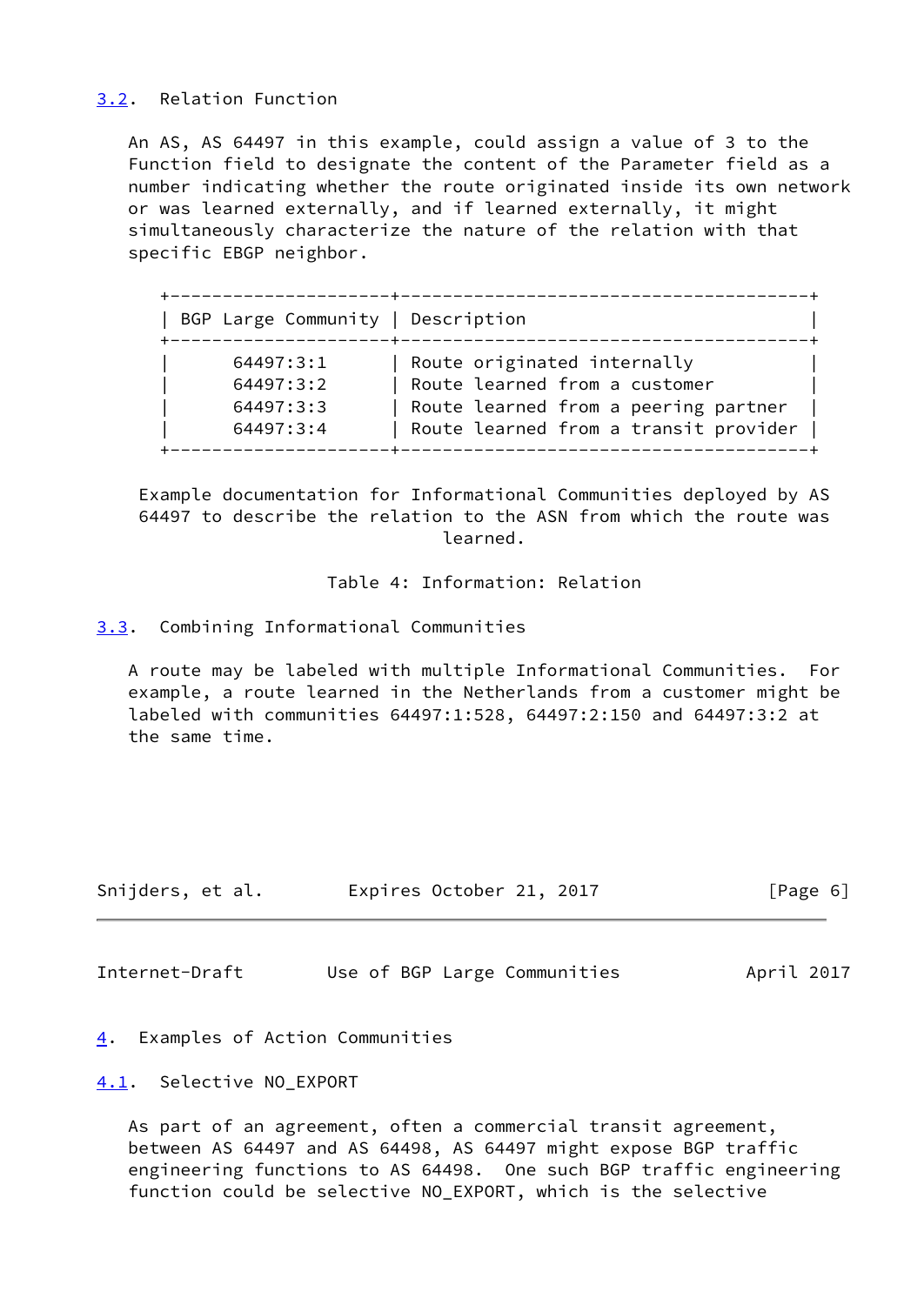filtering of a route learned from one AS, AS 64498, to certain EBGP neighbors of the GA, AS 64497.

<span id="page-7-0"></span>[4.1.1](#page-7-0). ASN Based Selective NO EXPORT

 AS 64497 could assign a value of 4 to the Function field to designate the content of the Parameter field as a neighboring ASN to which a route should not be propagated.

 +---------------------+---------------------------------+ | BGP Large Community | Description +---------------------+---------------------------------+ | 64497:4:64498 | Do not export route to AS 64498 | | 64497:4:64499 | Do not export route to AS 64499 | | 64497:4:65551 | Do not export route to AS 65551 | +---------------------+---------------------------------+

 Example documentation for Action Communities deployed by AS 64497 to expose a BGP traffic engineering function which selectively prevents the propagation of routes to the neighboring ASN specified in the Parameter field.

Table 5: Action: ASN NO\_EXPORT

<span id="page-7-1"></span>[4.1.2](#page-7-1). Location Based Selective NO\_EXPORT

 AS 64497 could assign a value of 5 to the Function field to designate the content of the Parameter field as an ISO 3166-1 numeric country identifier within which a labeled route is not propagated to EBGP neighbors. However, this might not prevent one of those EBGP neighbors from learning that route in another country and making it available in the country specified by the BGP Large Community.

<span id="page-7-2"></span>

| Internet-Draft | Use of BGP Large Communities | April 2017 |
|----------------|------------------------------|------------|

Snijders, et al. 
Expires October 21, 2017

[Page 7]

+-----------------+-------------------------------------------------+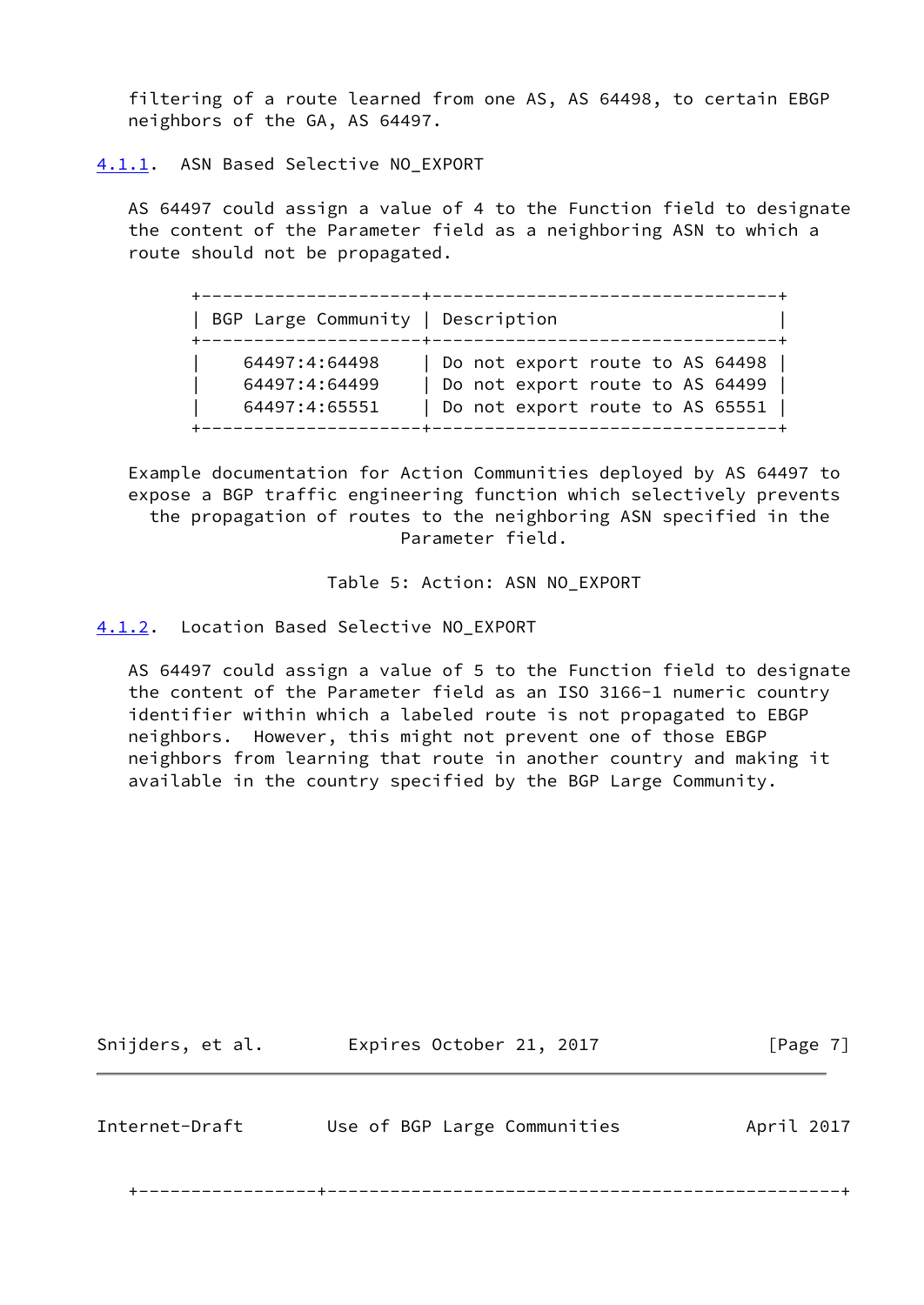| BGP Large<br>Community | Description                                                        |
|------------------------|--------------------------------------------------------------------|
| 64497:5:528            | Do not export to EBGP neighbors in the<br>Netherlands              |
| 64497:5:392            | Do not export to EBGP neighbors in Japan                           |
| 64497:5:840            | Do not export to EBGP neighbors in the United<br>States of America |

 Example documentation for Action Communities deployed by AS 64497 to expose a BGP traffic engineering function which selectively prevents the propagation of routes to all EBGP neighbors in the geographical region specified in the Parameter field.

Table 6: Action: NO\_EXPORT in Region

<span id="page-8-0"></span>[4.2](#page-8-0). Selective AS\_PATH Prepending

 As part of an agreement between AS 64497 and AS 64498, AS 64497 might expose BGP traffic engineering functions to AS 64498. One such BGP traffic engineering function could be selective prepending of the AS\_PATH with AS 64497 to certain certain EBGP neighbors of AS 64497.

<span id="page-8-1"></span>[4.2.1](#page-8-1). ASN Based Selective AS\_PATH Prepending

 AS 64497 could assign a value of 6 to the Function field to designate the content of the Parameter field as a neighboring ASN to which prepending of the AS\_PATH with AS 64497 is requested on propagation of the route. Additional AS\_PATH prepending functions might also be defined to support multiples of prepending, that is two, three or more prepends of AS 64497.

| BGP Large Community   Description |                                          |
|-----------------------------------|------------------------------------------|
| 64497:6:64498                     | Prepend 64497 once on export to AS 64498 |
| 64497:6:64499                     | Prepend 64497 once on export to AS 64499 |
| 64497:6:65551                     | Prepend 64497 once on export to AS 65551 |

 Example documentation for Action Communities deployed by AS 64497 to expose a BGP traffic engineering function which selectively prepends the AS\_PATH with AS 64497 when propagating the route to the specified EBGP neighbor.

Table 7: Action: Prepend to ASN

Snijders, et al. Expires October 21, 2017 [Page 8]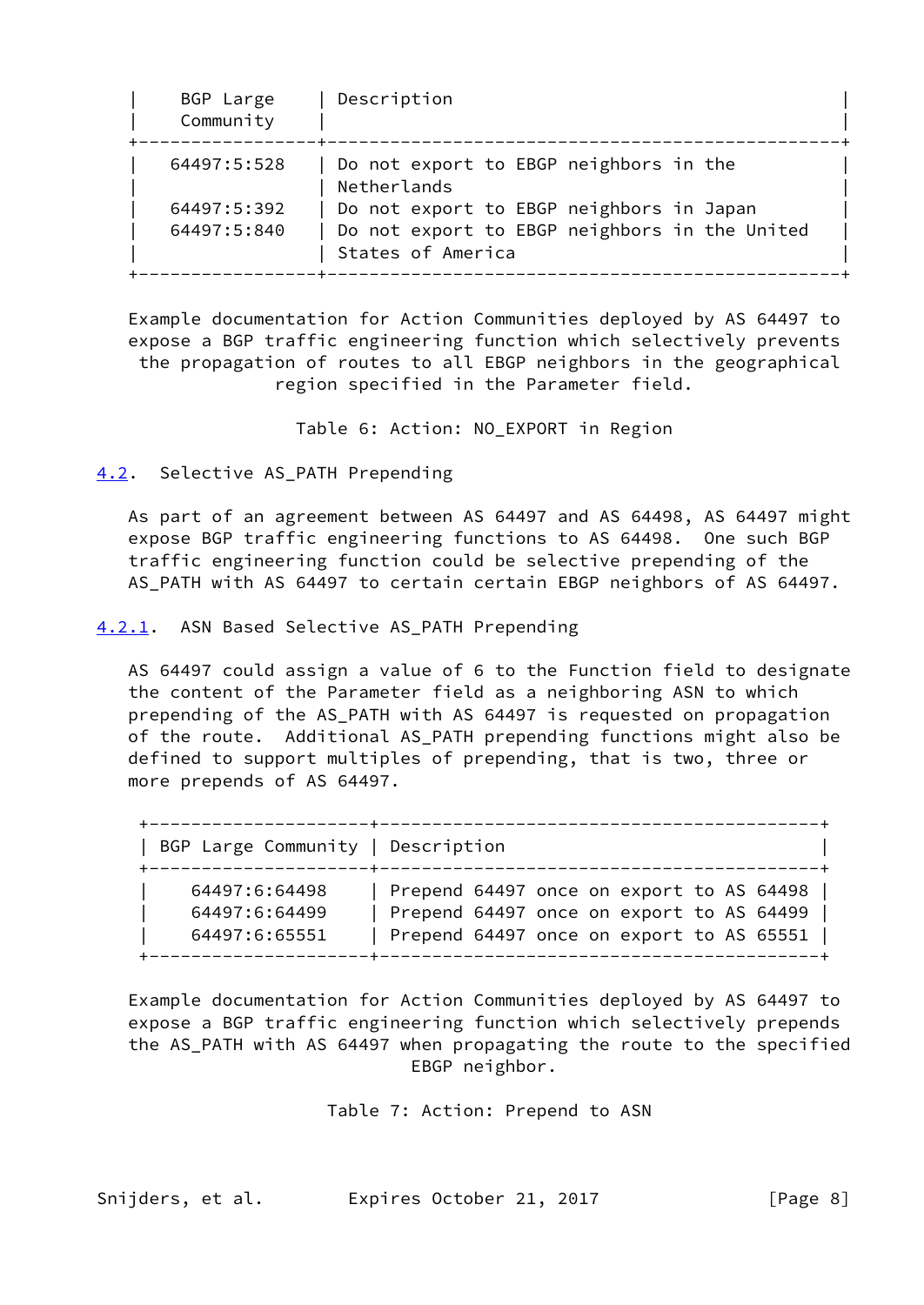<span id="page-9-1"></span><span id="page-9-0"></span>[4.2.2](#page-9-0). Location Based Selective AS\_PATH Prepending

 AS 64497 could assign a value of 7 to the Function field to designate the content of the Parameter field as an ISO 3166-1 numeric country identifier to which the prepending of the AS\_PATH with AS 64497 is requested on propagation of the route to all EBGP neighbors in that region.

| BGP Large<br>Community | Description                                                   |
|------------------------|---------------------------------------------------------------|
| 64497:7:528            | Prepend once to EBGP neighbors in the<br>Netherlands          |
| 64497:7:392            | Prepend once to EBGP neighbors in Japan                       |
| 64497:7:840            | Prepend once to EBGP neighbors in United<br>States of America |

 Example documentation for Action Communities deployed by AS 64497 to expose a BGP traffic engineering function which selectively prepends the AS\_PATH with AS 64497 when propagating the route to all EBGP neighbors in the geographical region specified in the Parameter field.

Table 8: Action: Prepend in Region

<span id="page-9-2"></span>[4.3](#page-9-2). Manipulation of the LOCAL\_PREF Attribute

 As part of an agreement between AS 64497 and AS 64498, AS 64497 might expose BGP traffic engineering functions to AS 64498. One such BGP traffic engineering function might allow AS 64498 to manipulate the value of the LOCAL\_PREF attribute of routes learned from AS 64498 within AS 64497, even though the LOCAL PREF attribute is nontransitive and is not propagated to EBGP neighbors.

 The LOCAL\_PREF value of routes are locally significant within each AS and are impossible to list in this document. Instead, the typical LOCAL\_PREF values could be classified as a hierarchy and a BGP Large Community function exposed allowing an EBGP neighbor to affect the LOCAL PREF value within the specified GA. The following example list defines the classes of routes in the order of descending LOCAL\_PREF value and assigns a function identifier which could be used in the Function field of a BGP Large Community.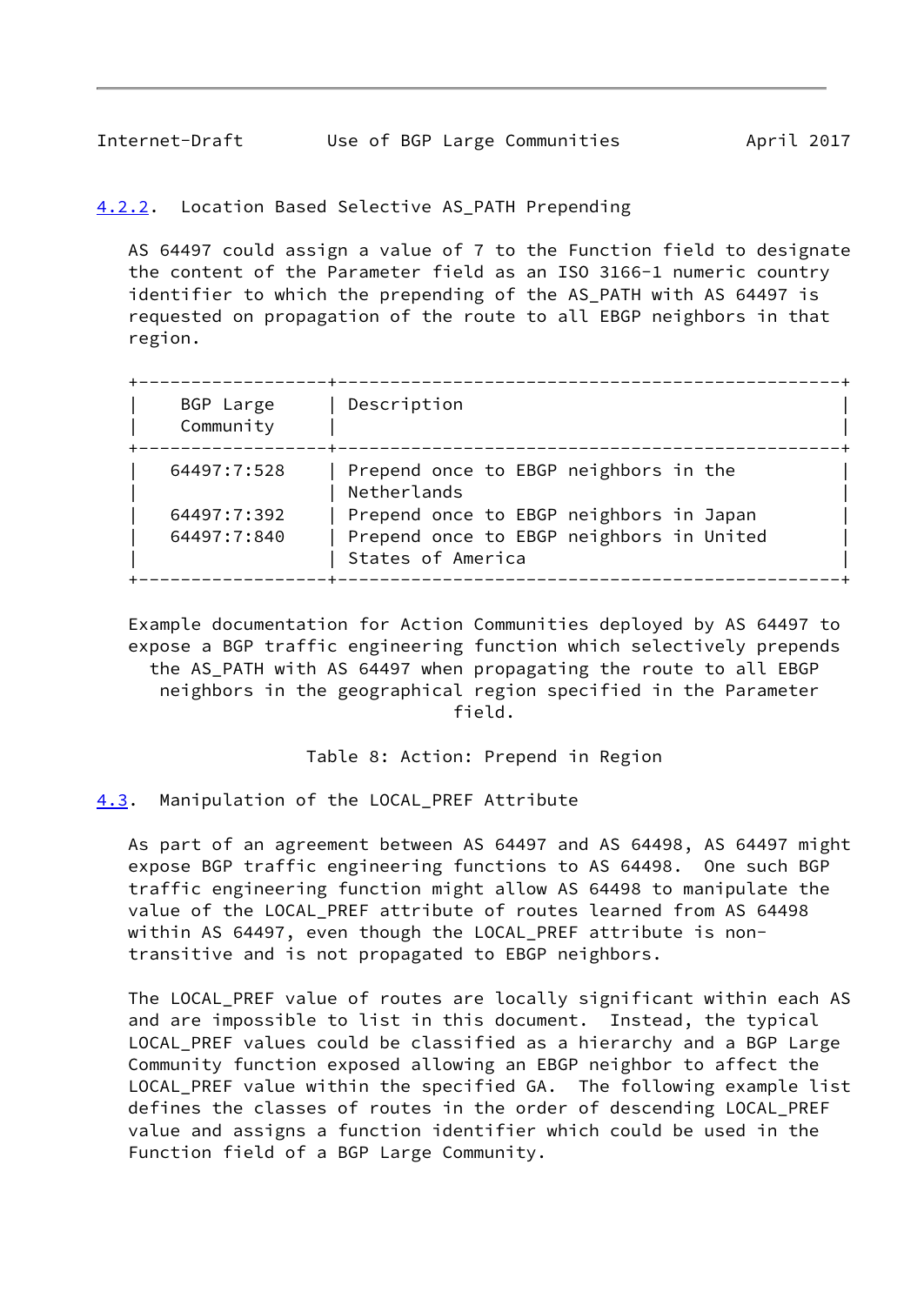<span id="page-10-1"></span>Internet-Draft Use of BGP Large Communities April 2017

|    | Function   Preference Class                                      |
|----|------------------------------------------------------------------|
| 8  | Normal customer route                                            |
| 9  | Backup customer route                                            |
| 10 | Peering route                                                    |
| 11 | Upstream transit route                                           |
| 12 | Fallback route, to be installed if no other path is<br>available |

Table 9: Action: Preference Function Identifiers

<span id="page-10-0"></span>[4.3.1](#page-10-0). Global Manipulation of LOCAL\_PREF

 AS 64497 could place one of the previously defined Preference Function Identifiers in the Function field and set the value 0 in the Parameter field to designate that the LOCAL\_PREF associated with that function identifier should be applied for that route throughout the whole AS.

| BGP Large Community   Description |                                                  |
|-----------------------------------|--------------------------------------------------|
| 64497:9:0                         | Assign LOCAL PREF for a customer backup<br>route |
| 64497:10:0                        | Assign LOCAL_PREF for a peering route            |
| 64497:12:0                        | Assign LOCAL_PREF for a fallback route           |

 Example documentation for Action Communities deployed by AS 64497 to expose a BGP traffic engineering function which allows a BGP neighbor to globally manipulate the LOCAL\_PREF attribute for the route within AS 64497.

Table 10: Action: Global LOCAL\_PREF Manipulation

<span id="page-10-2"></span>[4.3.2](#page-10-2). Region Based Manipulation of LOCAL\_PREF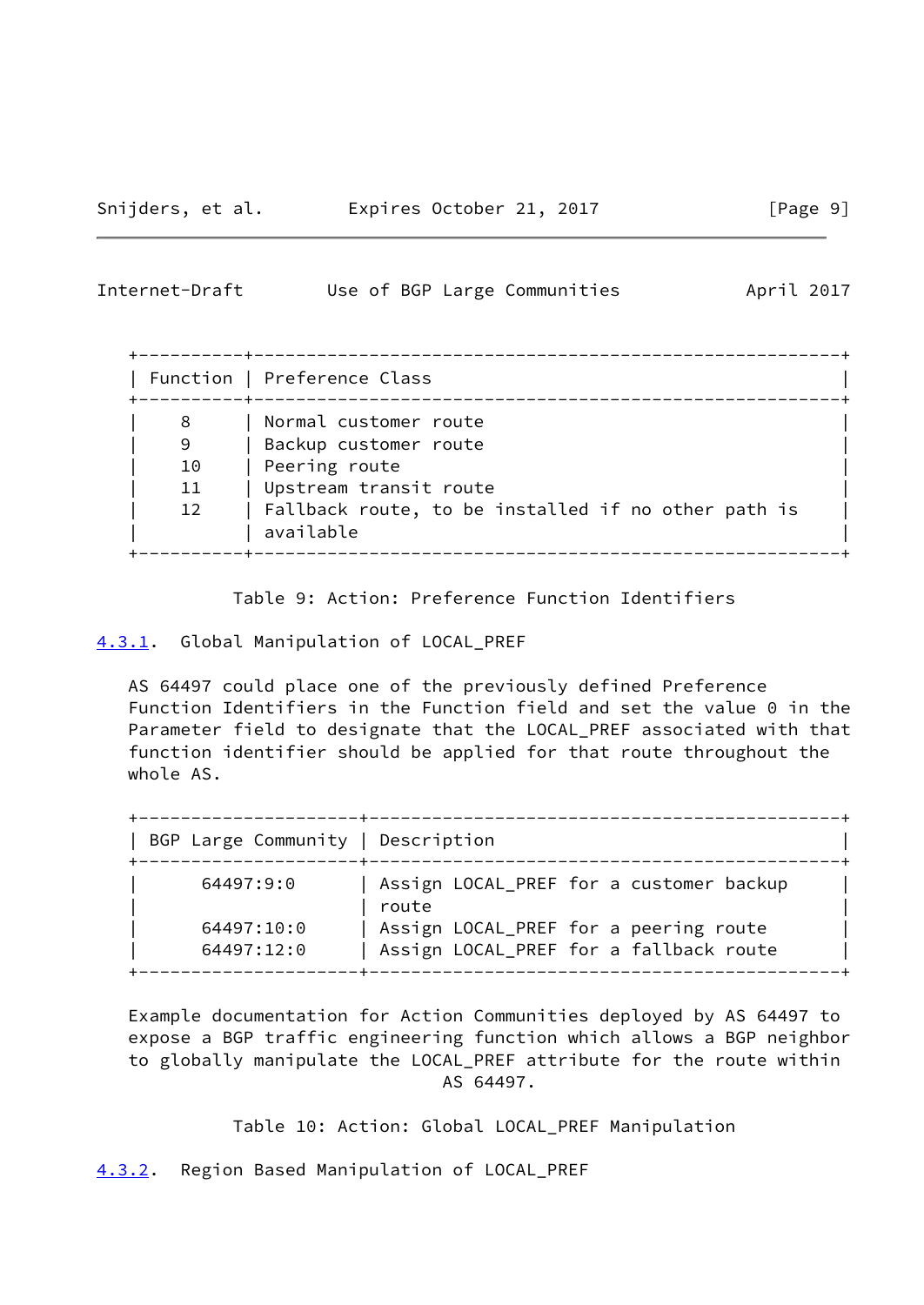AS 64497 could place one of the previously defined Preference Function Identifiers in the Function field and use an UN M.49 numeric region identifier in the Parameter field to designate the geographical region within which the non-default LOCAL\_PREF associated with that function identifier should be applied to the route. The value of the LOCAL PREF attribute should not deviate from the default for that route class in any region not specified by one or more of these Action Communities.

|  | Snijders, et al. | Expires October 21, 2017 | [Page 10] |
|--|------------------|--------------------------|-----------|
|--|------------------|--------------------------|-----------|

<span id="page-11-1"></span>Internet-Draft Use of BGP Large Communities April 2017

|  | APL LL ZUIL |  |
|--|-------------|--|
|  |             |  |
|  |             |  |

| BGP Large<br>Community | Description                                                                                                              |
|------------------------|--------------------------------------------------------------------------------------------------------------------------|
| 64497:9:3              | Assign the LOCAL_PREF value equivalent to a<br>customer backup class route on BGP routers in the<br>North America region |
| 64497:10:5             | Assign the LOCAL_PREF value equivalent to a<br>peering class route on BGP routers in the South<br>America region         |
| 64497:12:142           | Assign the LOCAL_PREF value equivalent to a<br>fallback class route on BGP routers in the Asia<br>region                 |

 Example documentation for Action Communities deployed by AS 64497 to expose a BGP traffic engineering function which allows a BGP neighbor to selectively manipulate the LOCAL\_PREF attribute within AS 64497 in the geographical region specified in the Parameter field.

Table 11: Action: Regional LOCAL\_PREF Manipulation

<span id="page-11-0"></span>[4.3.3](#page-11-0). Note of Caution for LOCAL\_PREF Functions

 The LOCAL\_PREF attribute strongly influences the BGP Decision Process, which in turn affects the scope of route propagation. Operators should take special care when using Action Communities that decrease the LOCAL\_PREF value, and the degree of preference, to a value below that of another route class. Some of the unintended BGP states that might arise as a result of these traffic engineering decisions are described as "BGP Wedgies" in [\[RFC4264](https://datatracker.ietf.org/doc/pdf/rfc4264)].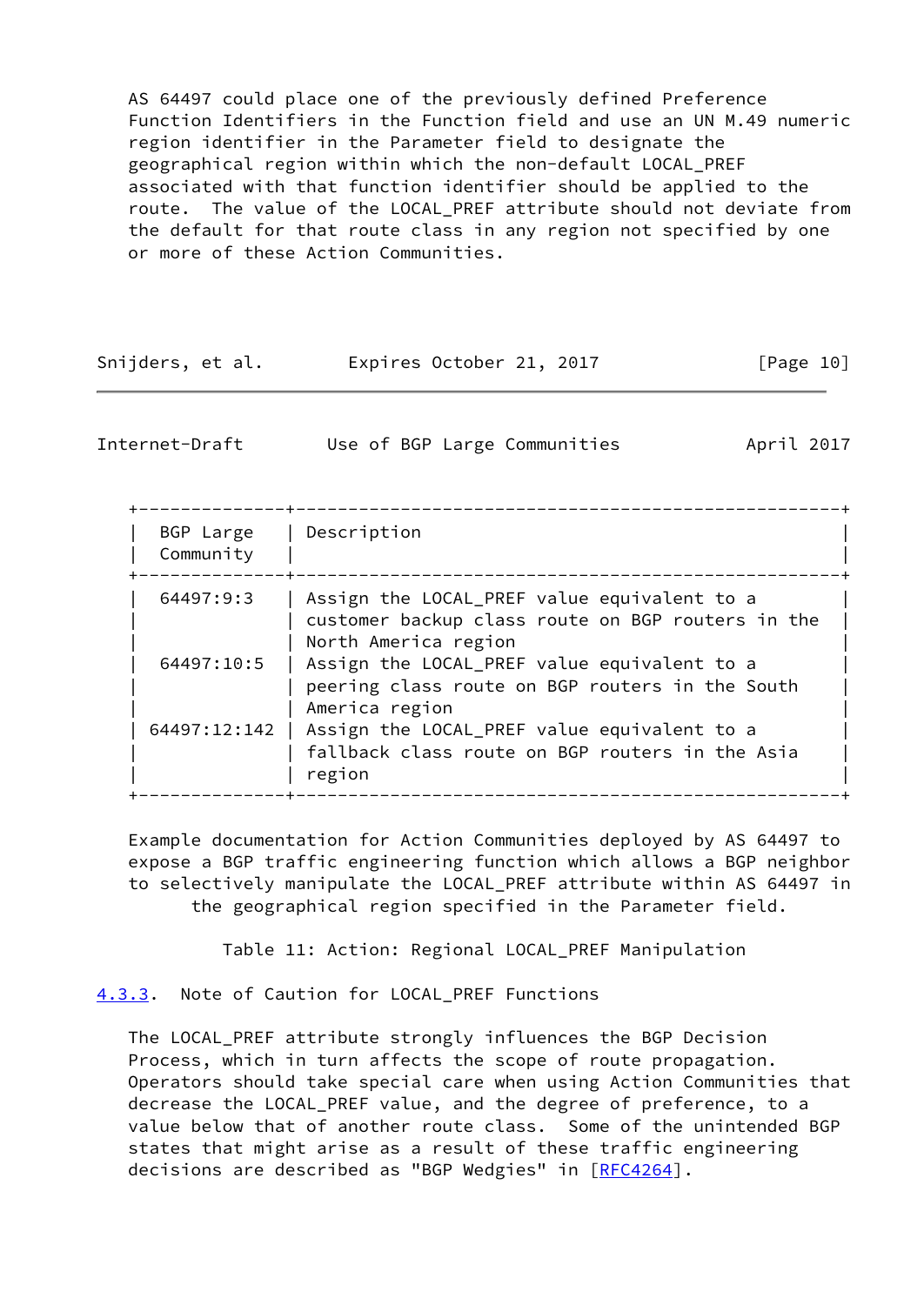## <span id="page-12-0"></span>[4.4](#page-12-0). Route Server Prefix Distribution Control

 Route Servers [[RFC7947](https://datatracker.ietf.org/doc/pdf/rfc7947)] use BGP to broker network reachability information among their clients. As not all route server clients may wish to interconnect with each other, the route server operator will usually implement a mechanism to allow each client to control the route server's export routing policy, as described in [Section](https://datatracker.ietf.org/doc/pdf/rfc7948#section-4.6) 4.6 of  [\[RFC7948\]](https://datatracker.ietf.org/doc/pdf/rfc7948#section-4.6). One widely-used mechanism is a route server specific adaption of "ASN Based Selective NO\_EXPORT" [\(Section 4.1.1](#page-7-0)).

 An example BGP Large Communities policy which enables client controlled prefix distribution for a route server operating as AS 64497, is outlined as follows:

| Snijders, et al. | Expires October 21, 2017 | [Page 11] |
|------------------|--------------------------|-----------|
|------------------|--------------------------|-----------|

<span id="page-12-1"></span>

| Internet-Draft |  |  | Use of BGP Large Communities | April 2017 |
|----------------|--|--|------------------------------|------------|
|----------------|--|--|------------------------------|------------|

| BGP Large<br>Community | Description                                            |
|------------------------|--------------------------------------------------------|
| $64497:13:peer-as$     | Explicitly prevent announcement of route to<br>peer-as |
| $64497:14:peer-as$     | Explicitly announce route to peer-as                   |
| 64497:13:0             | Do not announce route to any peers by default          |
| 64497:14:0             | Announce route to all peers by default                 |

Table 12: Action: Route Server Prefix Distribution Control

 Multiple BGP Large Community values can be used together to implement fine-grained route distribution control. For example, route server client AS 64500 might wish to use a route server for interconnecting to all other clients except AS 64510. In this case, they would label all their outbound routes to the route server with 64497:14:0 (to announce to all clients by default) and 64497:13:64510 (to prevent announcement to AS 64510).

 Alternatively, route server client AS 64501 may have a selective routing policy and may wish to interconnect with only AS 64505 and AS 64506. This could be implemented by announcing routes labeled with 64497:13:0 (blocking all distribution by default) and 64497:14:64505,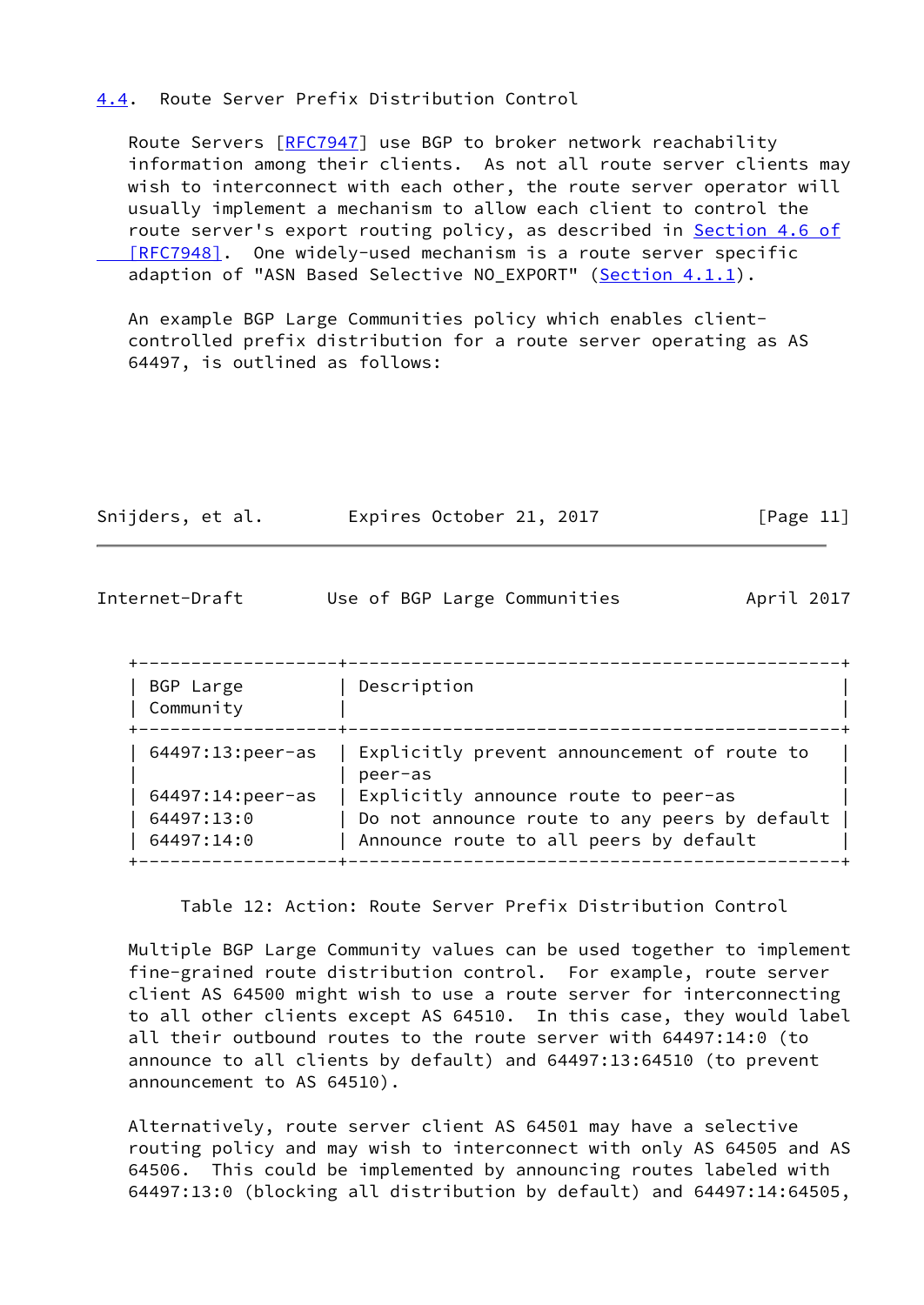64497:14:64506 to instruct the route server to force announcement to those two ASNs.

<span id="page-13-0"></span>[5](#page-13-0). Security Considerations

 Operators should note the recommendations in Section 11 of BGP Operations and Security [\[RFC7454](https://datatracker.ietf.org/doc/pdf/rfc7454)] and handle BGP Large Communities with their ASN in the Global Administrator field similarly.

In particular and in the same respect as BGP Communities [\[RFC1997](https://datatracker.ietf.org/doc/pdf/rfc1997)], operators should be congnizant that any Large Community can be carried in a BGP UPDATE. Operators should recognize that BGP neighbors, particularly customers and customers of customers, may utilize communities defined by other BGP neighbors of the operator. They may wish to send routes with action communities and receive routes with informational communities to or from these other neighbors and it is beneficial to all to permit this.

<span id="page-13-1"></span>[6](#page-13-1). IANA Considerations

None.

| Snijders, et al. | Expires October 21, 2017 | [Page 12] |
|------------------|--------------------------|-----------|
|                  |                          |           |

<span id="page-13-3"></span>Internet-Draft Use of BGP Large Communities April 2017

<span id="page-13-2"></span>[7](#page-13-2). Acknowledgments

 The authors would like to gratefully acknowledge the insightful comments, contributions, critique and support from Adam Chappell, Jonathan Stewart, Greg Hankins, Nick Hilliard, Will Hargrave, Randy Bush, Shawn Morris, Jay Borkenhagen and Stewart Bryant.

<span id="page-13-4"></span>[8](#page-13-4). References

<span id="page-13-5"></span>[8.1](#page-13-5). Normative References

- [RFC1997] Chandra, R., Traina, P., and T. Li, "BGP Communities Attribute", [RFC 1997,](https://datatracker.ietf.org/doc/pdf/rfc1997) DOI 10.17487/RFC1997, August 1996, <<http://www.rfc-editor.org/info/rfc1997>>.
- [RFC7454] Durand, J., Pepelnjak, I., and G. Doering, "BGP Operations and Security", **BCP 194, RFC 7454**, DOI 10.17487/RFC7454, February 2015, <<http://www.rfc-editor.org/info/rfc7454>>.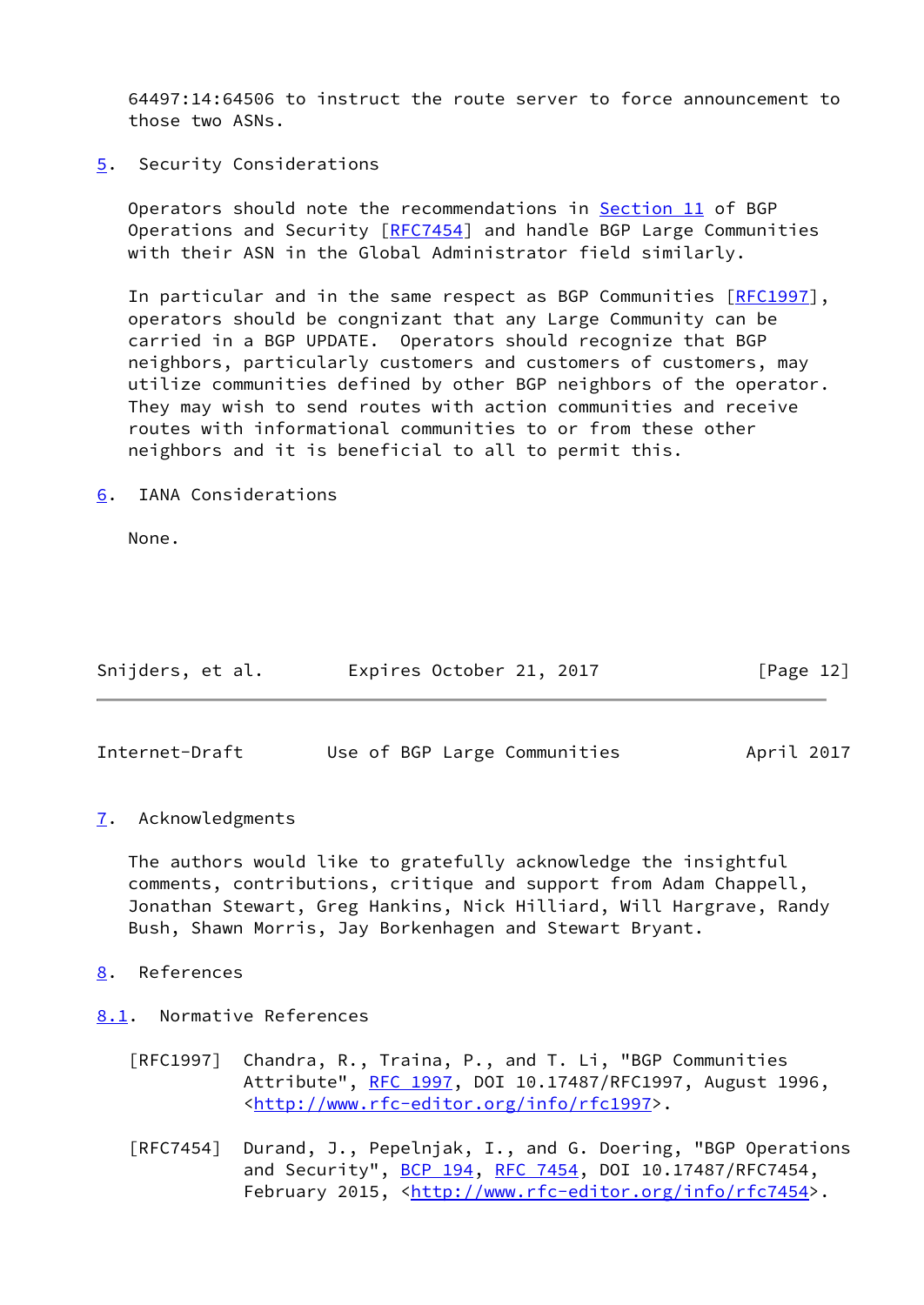[RFC8092] Heitz, J., Ed., Snijders, J., Ed., Patel, K., Bagdonas, I., and N. Hilliard, "BGP Large Communities Attribute", [RFC 8092,](https://datatracker.ietf.org/doc/pdf/rfc8092) DOI 10.17487/RFC8092, February 2017, <<http://www.rfc-editor.org/info/rfc8092>>.

<span id="page-14-0"></span>[8.2](#page-14-0). Informative References

- [RFC1998] Chen, E. and T. Bates, "An Application of the BGP Community Attribute in Multi-home Routing", [RFC 1998,](https://datatracker.ietf.org/doc/pdf/rfc1998) DOI 10.17487/RFC1998, August 1996, <<http://www.rfc-editor.org/info/rfc1998>>.
- [RFC4264] Griffin, T. and G. Huston, "BGP Wedgies", [RFC 4264](https://datatracker.ietf.org/doc/pdf/rfc4264), DOI 10.17487/RFC4264, November 2005, <<http://www.rfc-editor.org/info/rfc4264>>.
- [RFC7947] Jasinska, E., Hilliard, N., Raszuk, R., and N. Bakker, "Internet Exchange BGP Route Server", [RFC 7947](https://datatracker.ietf.org/doc/pdf/rfc7947), DOI 10.17487/RFC7947, September 2016, <<http://www.rfc-editor.org/info/rfc7947>>.
- [RFC7948] Hilliard, N., Jasinska, E., Raszuk, R., and N. Bakker, "Internet Exchange BGP Route Server Operations", [RFC 7948,](https://datatracker.ietf.org/doc/pdf/rfc7948) DOI 10.17487/RFC7948, September 2016, <<http://www.rfc-editor.org/info/rfc7948>>.

Snijders, et al. 
Expires October 21, 2017
[Page 13]

<span id="page-14-2"></span>Internet-Draft Use of BGP Large Communities April 2017

<span id="page-14-1"></span>[8.3](#page-14-1). URIs

- <span id="page-14-3"></span>[1] <https://www.nanog.org>
- <span id="page-14-4"></span>[2] <https://nlnog.net>
- <span id="page-14-5"></span>[3] <https://www.iso.org/iso-3166-country-codes.html>
- <span id="page-14-6"></span>[4] <https://unstats.un.org/unsd/methodology/m49/>

Authors' Addresses